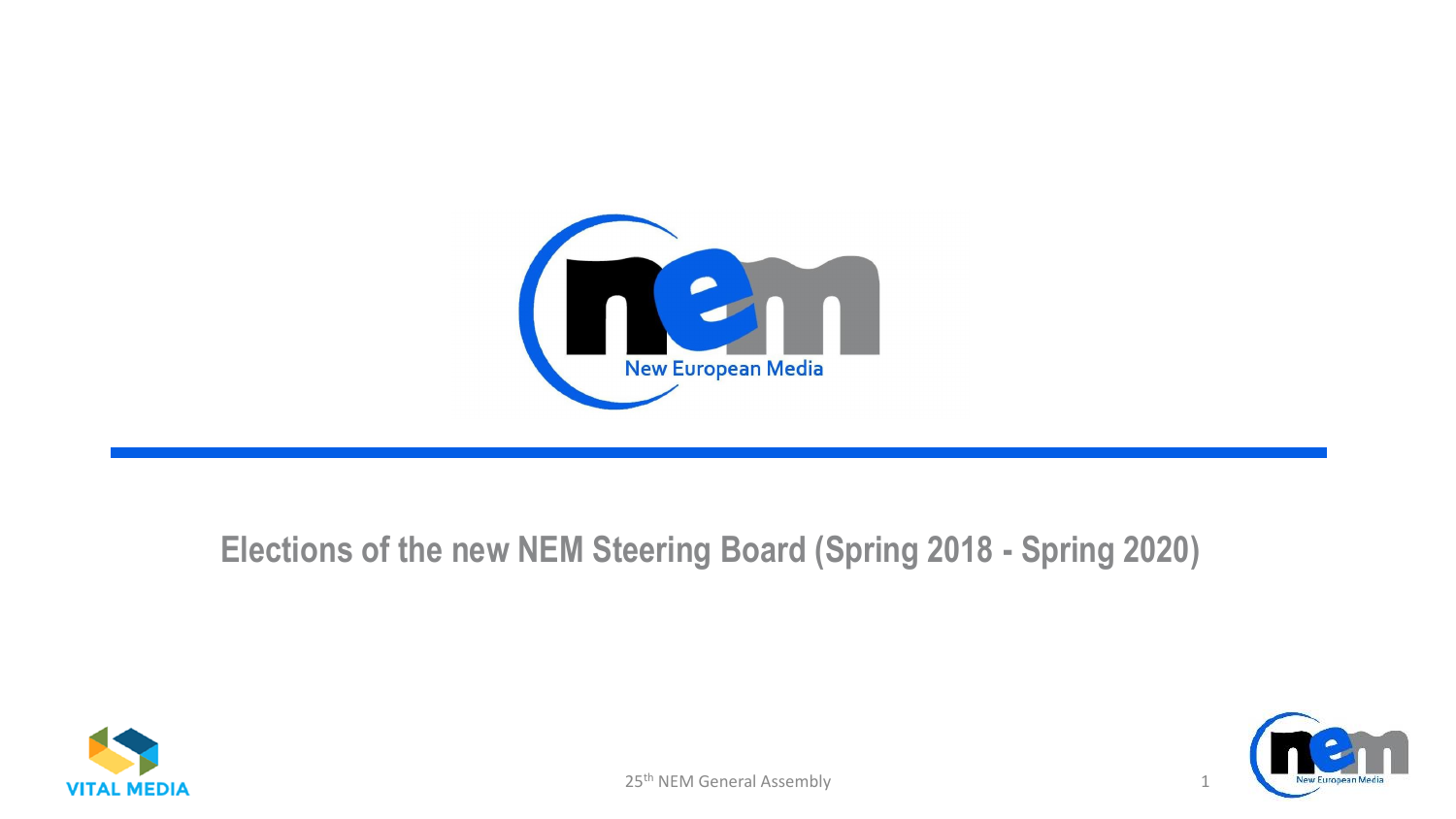# Election preparations

- Adoption of the election rules by Steering Board on 1 December 2017
- Announcement of the elections 5 March 2018
- Call for Nomination of Candidates 21 March 2018
	- Deadline: 15 May 2018
	- For all NEM members register until 30 April 2018
	- Regular reminders sent to NEM members
- Review of nominations by NEM Executive Group 18 May 2018
	- No issues discovered
	- List of candidates published on 22 May 2018

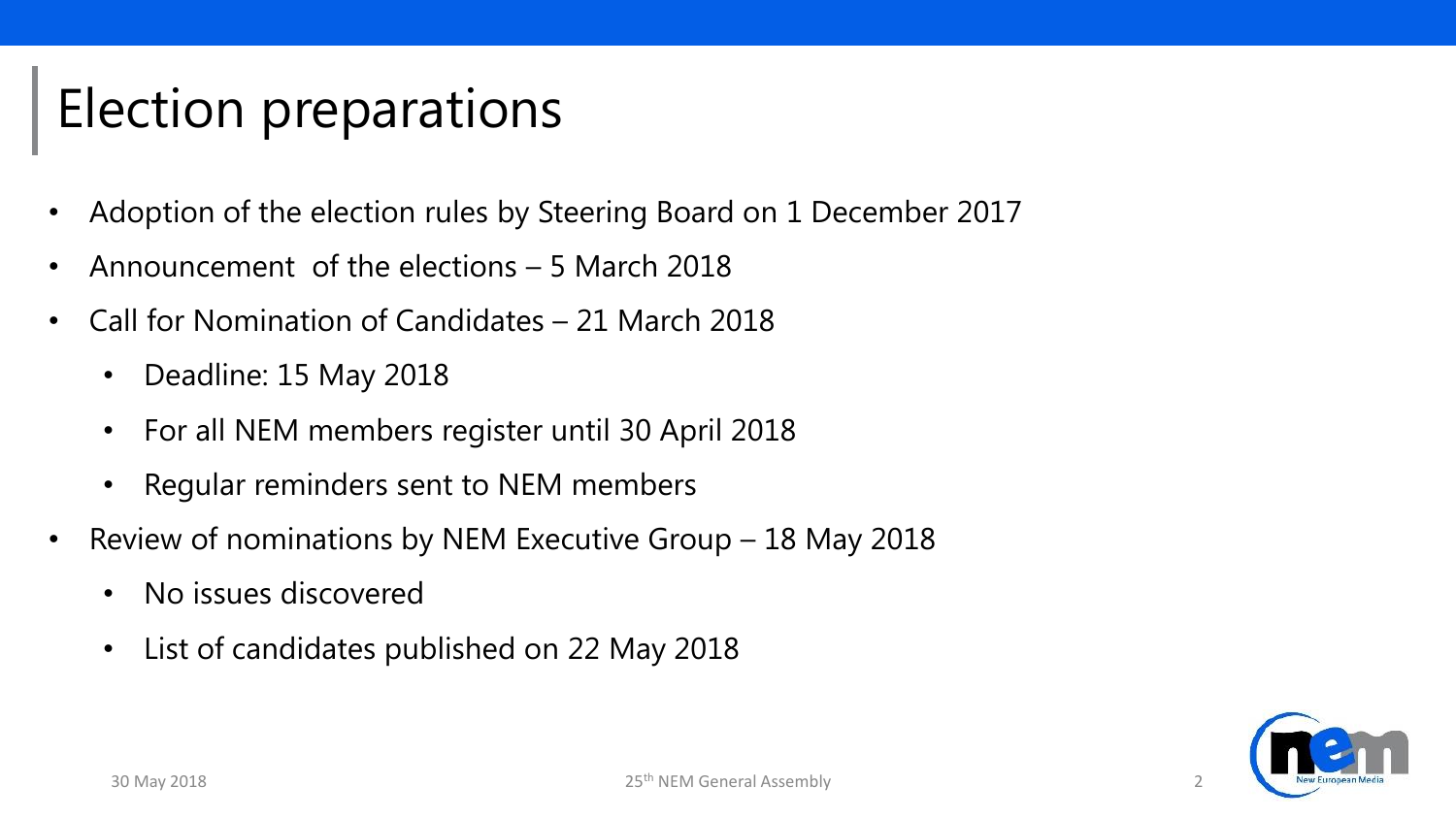### Candidates and election process

- 36 open positions in the Steering Board
- 36 candidates for the Steering Board
- Simple majority principle applies
- Number of candidates not higher than number of open positions
	- All candidates are deemed elected without a ballot by acclamation
- List of candidates published along the following groups:
	- Industry
	- Academia and research
	- SMEs
	- Clusters

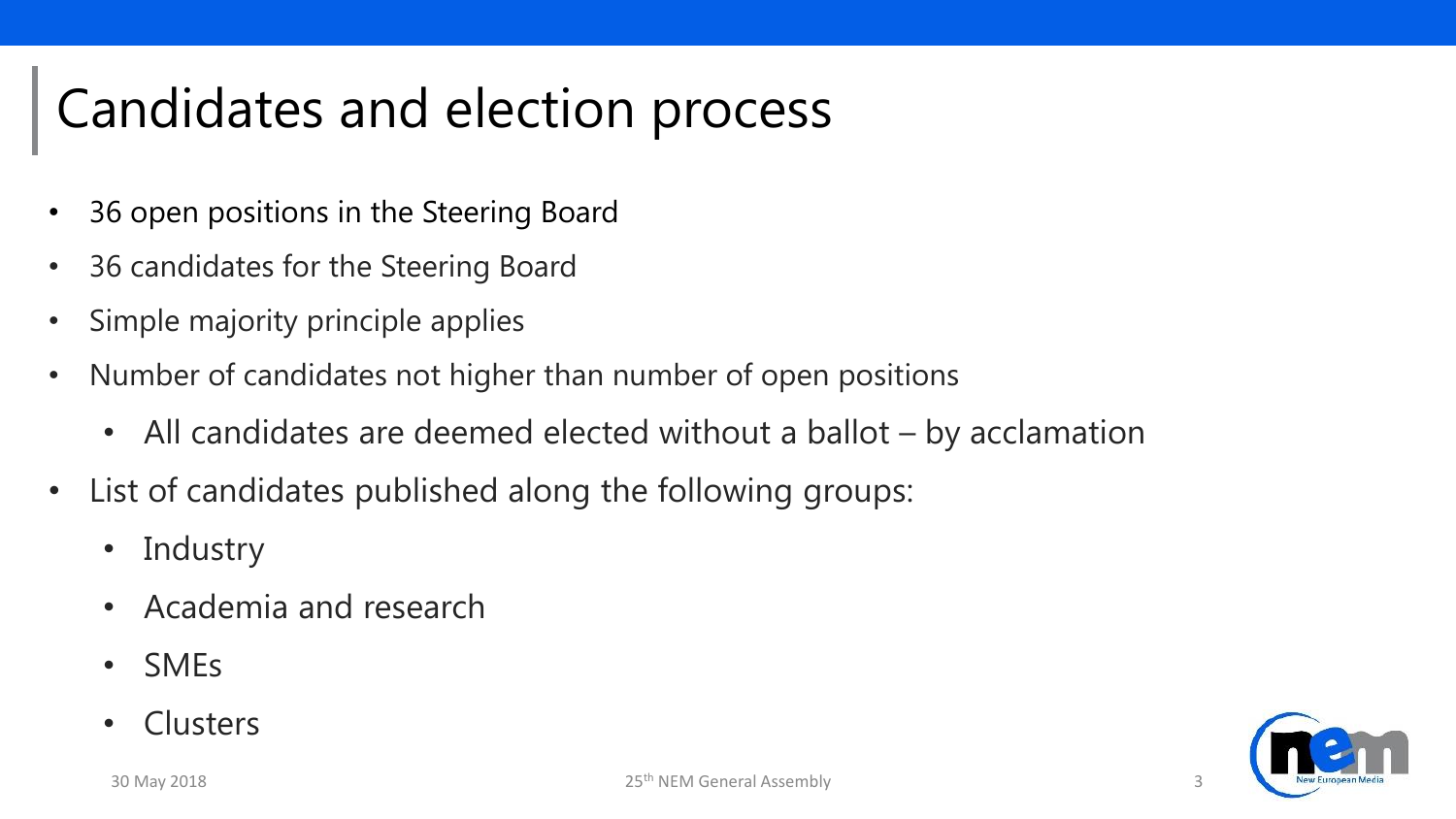# **Industry**

- ATI Credentials (ati.hr), Sven Semencic
- ATOS (https://atos.net/en/), Francesco D'Andria
- Barco (barco.com), Patrick Candry
- BBC (http://www.bbc.com/), Judy Parnall
- Engineering (https://www.eng.it/), Silvia Boi
- Eurescom GmbH (eurescom.eu), Halid Hrasnica
- FINCONS GROUP (http://www.finconsgroup.com/), Giacomo Inches
- Frankfurter Buchmesse (https://www.book-fair.com/en/), Nina Klein
- Orange (orange.com), Pierre-Yves Danet
- Smart Digital Entertainment (https://www.ilion.com/), Marta Izquierdo Vaquero
- SWISS TXT AG (http://www.swisstxt.ch), Robin Ribback
- Technicolor (https://www.technicolor.com/), Jean-Dominique Meunier
- Telecom Italia (http://www.telecomitalia.com/tit/en.html), Jovanka Adzic
- De Vlaamse Radio- en Televisieomroeporganisatie (https://www.vrt.be/en/), Mike Matton 30 May 2018 25th NEM General Assembly 4

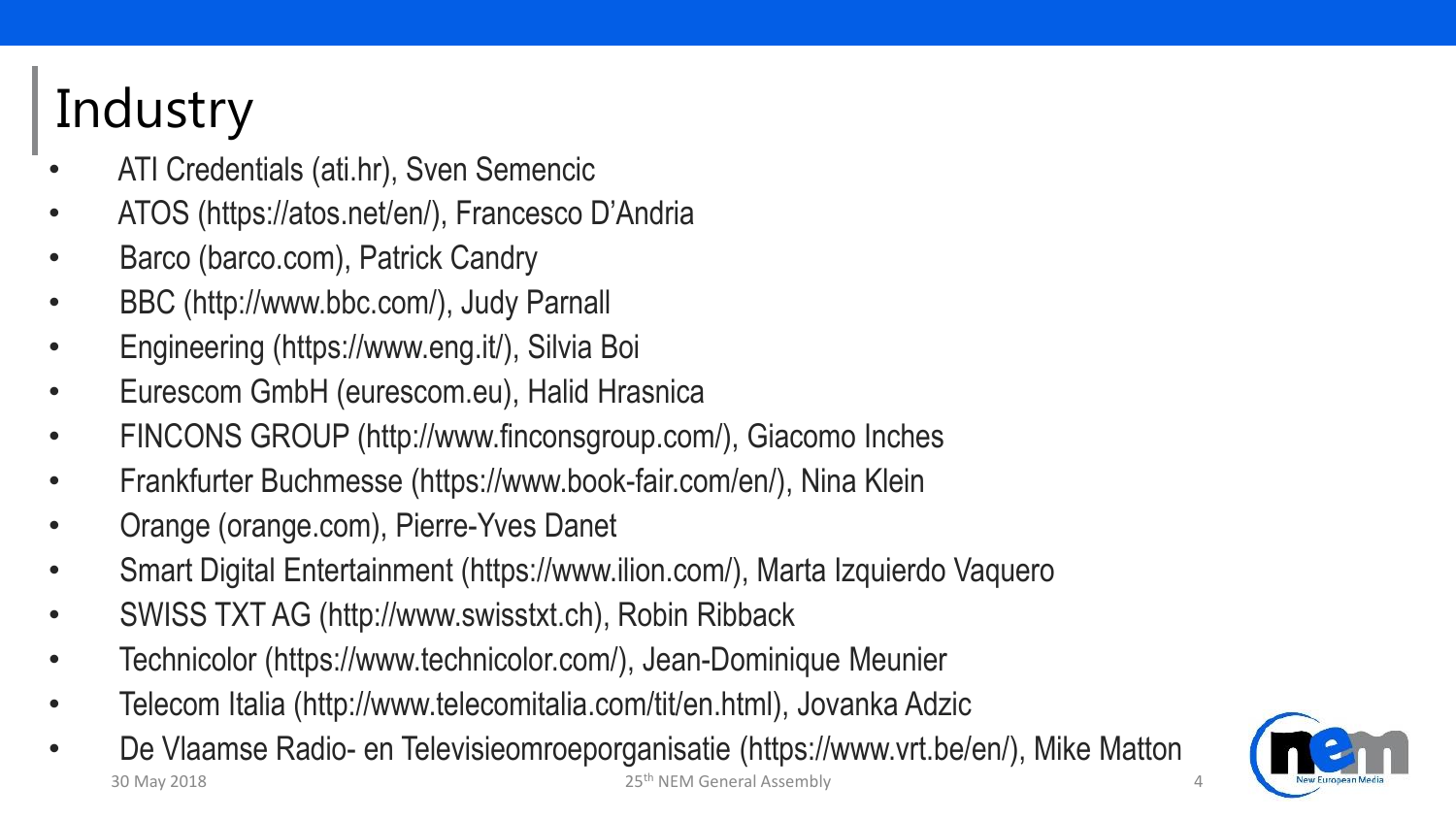# Academia

- bbw Hochschule (bbw-hochschule.de), Malte Behrmann
- Eurecat (eurecat.org), Monica Caballero
- i2CAT (http://www.i2cat.net/), Sergi Fernandez
- Imec (http://smit.vub.ac.be/), Simon Delaere
- INRIA (https://www.inria.fr/), Fabien Lotte
- IRT (https://www.irt.de/en/home/), Ralf Neudel
- Norwegian University of Science and Technology (ntnu.edu), Andrew Perkis
- Saarland University (https://saarland-informatics-campus.de/en/), Thorsten Herfet
- Tecnalia (tecnalia.com), Jesus Santamaria
- Universitat Autonoma de Barcelona (http://www.uab.cat/), Pilar Orero
- Universidad Politecnica de Madrid (gatv.ssr.upm.es), David Jimenez
- Waterford institute of Technology (http://www.wit.ie), James Clarke